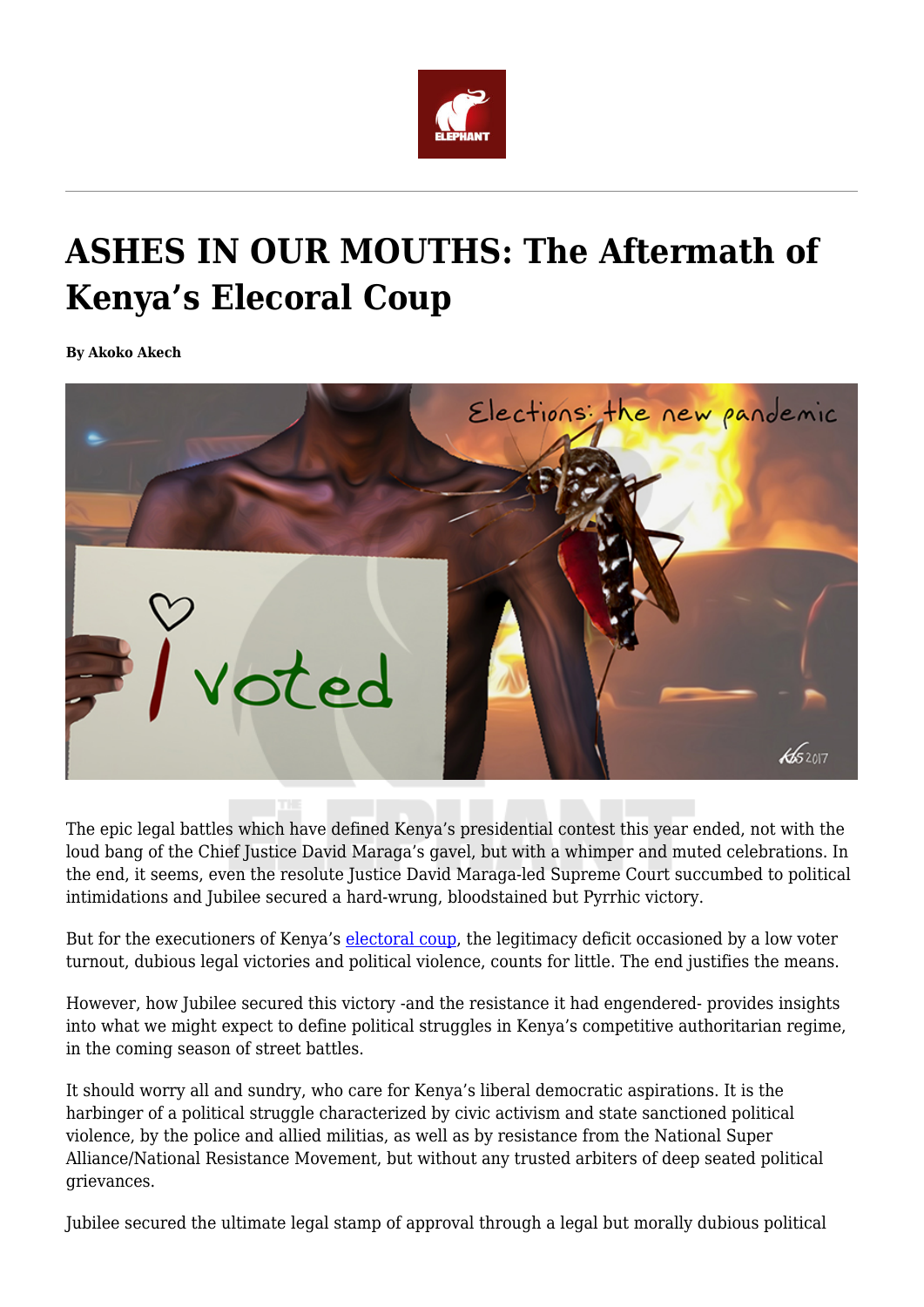processes, made possible by the Executive's sleight of hand that outwitted both the Chief Justice and other litigants, buttressed by the government-instigated credible threat of apocalyptic genocidal political violence in the slums of Nairobi, and some instances of resistance by undisciplined and easily infiltrated protests by the opposition.

The epic legal battles which have defined Kenya's presidential contest this year ended, not with the loud bang of the Chief Justice David Maraga's gavel, but with a whimper and muted celebrations.

The destructions of nascent democratic institutions, which Jubilee's twin tactics, legal and extralegal, have left in their wake, may well mean that in Kenya's struggle for change, where civic action (lawfare) led by the urban middle class competes with, and sometimes complements, street fights between the urban poor and police, the latter encounters may dominate the struggle in the coming months. A look at how these have played out points to several worrying trends. Lawfare first.

## **Judiciary**

If the execution of the August 8 electoral coup had claimed the independent electoral commission, the police service, the police oversight authority, and Kenya's "main-street" media, then its backlash against the Supreme Court following the September 1 setback may have claimed the nascent independence of the judiciary, its transparent methods of determining disputes, and its polite but firm approach to litigants. And more.

In a first in Kenya's electoral history, the Cabinet Secretary in charge of security declared the day before the October 26 repeat presidential poll a public holiday. The decision rendered most courts inoperative, except the High Court and the Supreme Court, which had express permission from the Chief Justice to hear all the pending and urgent election-related cases, before them.

But something happened. First, the Supreme Court failed to muster the necessary quorum, at least five out of seven judges, to listen to a case filed by democracy activists seeking to stop the poll. Justice Maraga was hard pressed to explain the absence of some of the judges.

Despite his efforts, it is still hard to understand why only he and Justice Isaac Lenaola had reported to work on that day. The absence of the indisposed Justice Ibrahim and Philomena Mwilu, the Deputy Chief Justice, whose driver had been shot and wounded the previous day, may indeed be excused but where were Justices Njoki Ndungu, J.B. Ojwang' and Smokin Wanjala?

Jubilee's bloodstained victory has come at a great cost to the nascent institutions of Kenya's democracy: judicial reforms, police reforms, and electoral reforms. It now boasts the legal imprimatur of Kenya's apex court

Then, three judges at the Court of Appeal held a late night sitting which delivered a significant judgment, in curious circumstances and without listening to both parties to the case, which overturned an earlier ruling by the High Court that had declared the appointment of election officials unconstitutional. It was eerily reminiscent of the travesties of justice during the late- night Mwakenya trials of the 1980s.

The Court of Appeal did not have express permission from the Chief Justice to meet on this day as it was not one of the courts mentioned his October 24 memo which allowed sittings on the public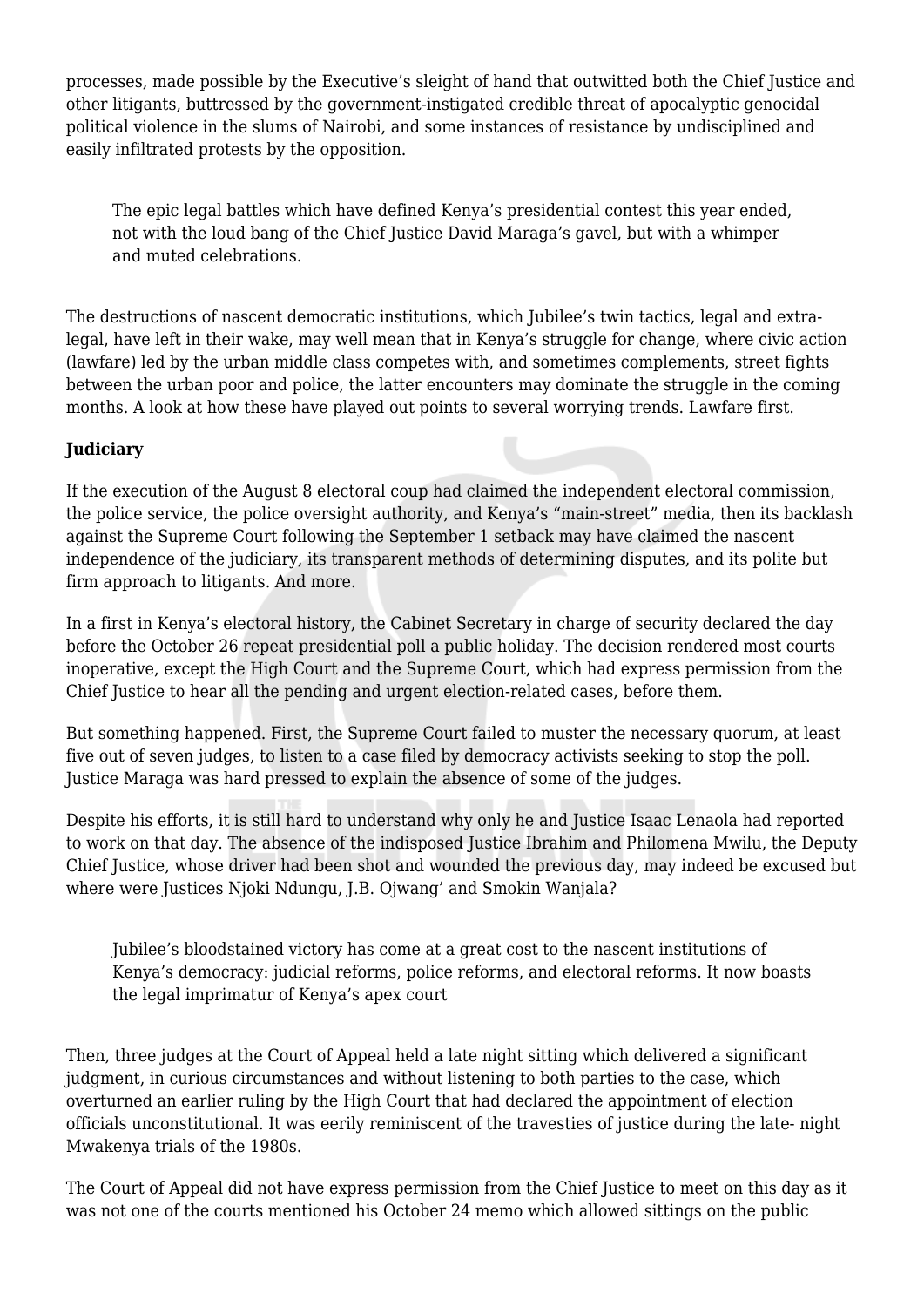holiday. But it received and determined a petition, late at night, filed by one of the litigants, while during the day, other litigants could neither find a register nor a duty judge.

What's more, in marked departure from the Court of Appeal's judicial tradition, this late-night Court, without listening to both parties to the case, rescinded an earlier High Court decision that ruled that the IEBC had irregularly appointed the returning officers who were to preside over the re-run. Why did the grant of ex-parte orders under such circumstance? Why did the Court of Appeal President, Justice Kihara Kariuki, empanel only this court for only one of the many litigants on this day?

Glossed over by Kenya's 'main-street media,' this act and the subsequent ruling by Justices Erastus Githinji, Martha Koome and Fatuma Sichale, point to a judiciary with two centers of power- one de jure, under the authority of the Chief Justice, and another de facto one, but answerable to Justice Karikui or a power higher than the Chief Justice's, located somewhere else.

Justice Kihara's action bodes ill for the rule of law. Courts should be predictable and accessible to all. Late-night courts must be the anti-thesis of justice which must not only be done, but also be seen to be done, sometimes literally under the glare of television cameras, and especially when political stakes are high.

In November, the Supreme Court returned. If the six-judge bench of September 1 was firm, patient and polite, this time, they were irascible, a little impetuous and imperious. If last time the court was a lot more engaged, taking both an adversarial and inquisitorial approach to determine the first petition, this time round the court seemed detached. It took a purely adversarial approach, allowing the litigants to slug it out, more in its 2013 mode.

Unlike the confident, but split bench that delivered the historic September 1 ruling, the judges returned to work united but subdued.

This time, the Court was quorate with all but one of the seven judges present. They reported for duty without fail for seven consecutive days. But true to the black and crimson red robes and white bibs, the traditional colors of Kenya's judiciary, they were conservative to the core.

The court seemed disinterested in several aspects of the two petitions. It threw out most of the petitioners' prayers which suggests two possibilities: the petitions were either irredeemably defective, or that the court recoiled at the prospect of another bruising battle with the executive.

If it is the first, then there is little cause for alarm. No doubt, the Court's full judgment, when released, will shed light on why, in their eyes, the two petitions had "no merit."

The second possibility, however, also deserves attention. Was the court acting out of an instinct for self-preservation? Was it trying to avoid the kind of assault that the Jubilee government, the Independent Electoral and Boundaries Commission, the Ethics and Anti-Corruption Commission, as well as its own Justice Njoki Ndungu, had launched following the invalidation of the August election?

The judiciary had come under unrelenting assault after the September judgment. The executive had attacked the Court and its partners mostly on the strength of Justice Ndungu's claims that the majority judges did not scrutinize the relevant electoral reforms, something supposedly corroborated by Ezra Chiloba, the IEBC's chief executive officer. It targeted the Registrar of the Supreme Court, and the International Development Law Organization, which it accused of inappropriately influencing subversive jurisprudence, threatening the separation of powers between it and the judiciary.

In the second set of presidential petitions, the Supreme Court judges steered clear of the whole kit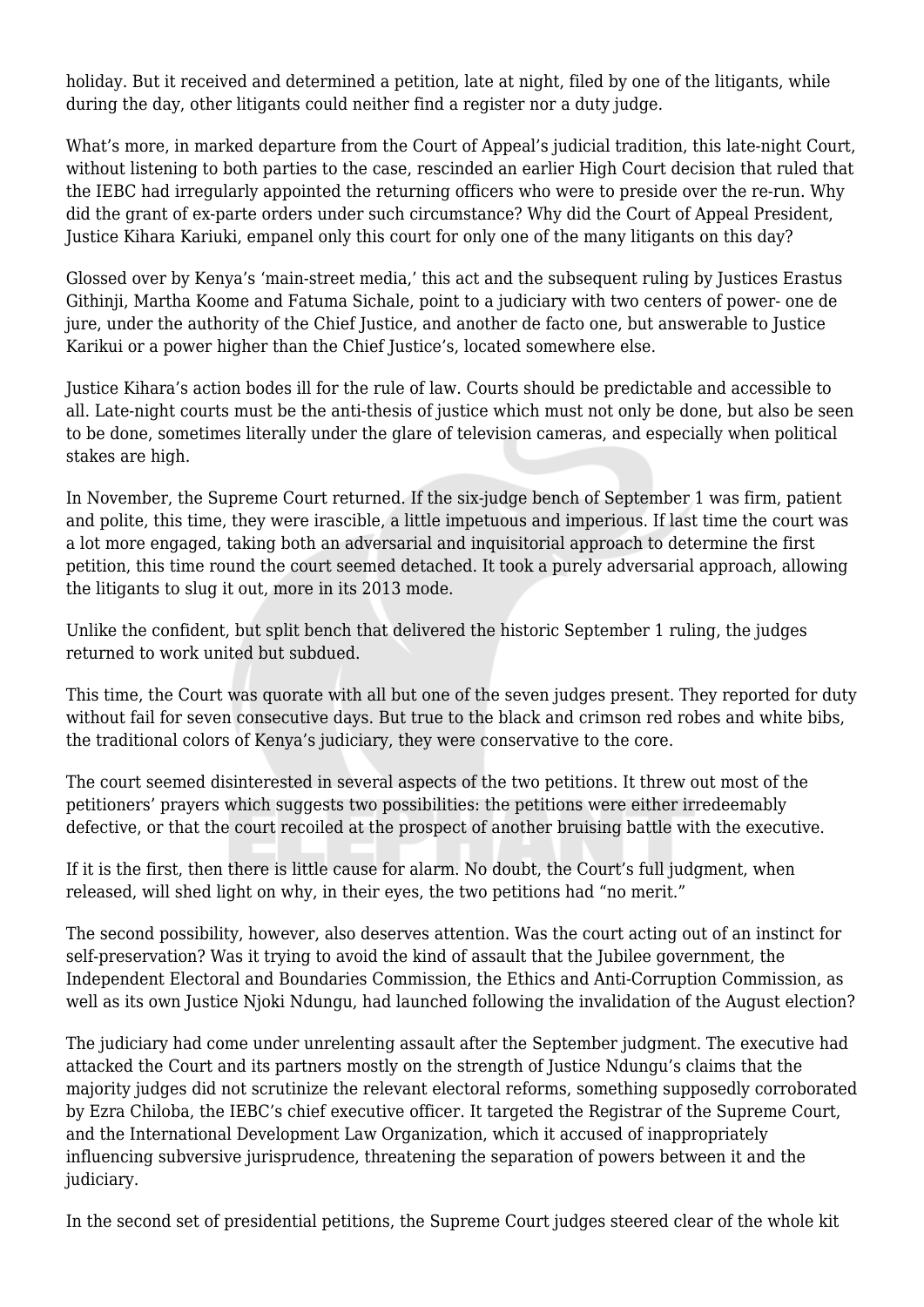and caboodle of the IEBC's paraphernalia: the servers, the Kenya Integrated Electoral Management System (KIEMS), the numerical and alphabetically designated forms: 34A, 34B, 34C, and 32C.

This was a big victory for the IEBC. The compromised electoral management body would no doubt welcome a process that neither made reference to servers and KIEMS kits, nor pressed hard to produce a voter register, without placing unreasonable financial barriers on the path of petitioners. These were black boxes of this year's general election, keeping the all-important record of how many Kenyans voted and whom they voted for.

The path to Kenya's Supreme Court denouement has been long and convoluted, sometimes defying easy comprehension, and has arguably left Kenya with a weaker, much less confident Judiciary.

When finally delivered the ruling, Chief Justice Maraga was brief. There was no grand opening statement, no more soaring ecclesiastical aspirations or temporally lofty nationalist ambitions as in September. Faith and courage seemed to have deserted the now united six-judge bench. The court, it seems, had been "fixed" to its rightful Third World size.

And, in Pontius Pilate like response to the Kenyans competing cries, "Give us Uhuruto or Democracy," they seem to have unanimously delivered all Kenyans into the hands of Uhuruto's wellplanned conservative backlash against the 2010 constitution.

They gave Jubilee government a *Tano Tena*, five more years, without the hearty high-fives and thunderous applause that greeted the September's landmark decision. Rather, the good news was received with a tad luke-warm celebration within the wood-paneled courtroom, even among the battery of lawyers who had fought to hard to secure it. Clearly, the court didn't quite surprise the winning team.

The path to Kenya's Supreme Court denouement has been long and convoluted, sometimes defying easy comprehension, and has arguably left Kenya with a weaker, much less confident Judiciary.

These events point to sinister happenings within the Judiciary and, possibly, an on-going internecine power struggle, captured in the condescending and hectoring tone of the Supreme Court minority's dissenting judgment in the first petition, and the rogue conduct of the Court of Appeal of dispensing selective late-night justice.

They do not augur well for the administration of justice. Not only is the ruling party contesting the Chief Justice's authority, but also his own colleagues are. Can the Supreme Court's newfound unity following the unanimous second verdict heal this rift and restore Justice Maraga's administrative authority over the entire judiciary?

The erosion of the legitimacy of the court, especially of the Chief Justice's authority and transparent procedures of determining political disputes, will increasingly only leave one avenue open for those who oppose Jubilee government, but are outnumbered in all the formal political arenas of Kenya's democracy including parliament: the streets. However, this is a rough terrain, especially for the easily baited and undisciplined NASA street protestors, as recent events demonstrate.

## **Street protests**

Kenya's street struggle for democracy has in part always been a gladiatorial contest between the police (including the paramilitary General Service Unit) and the urban poor. Since 2007, the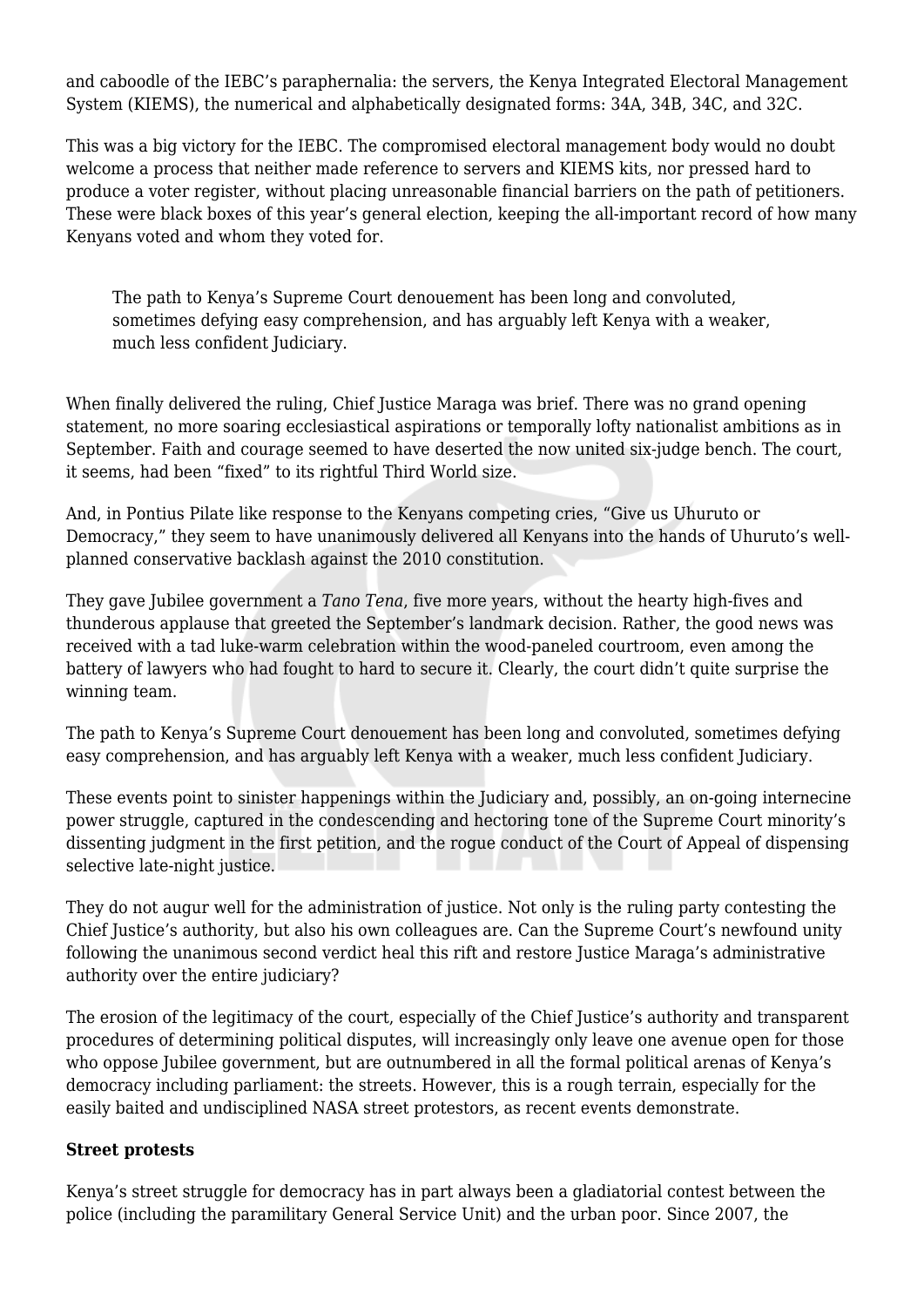securocrats opposed to Kenya's democratization process have built a formidable and lethal police capacity against organized protest.

How the state has policed the street protest has also changed, borrowing a great deal from Apartheid South Africa: through masculine and menacing deployment of troops and specialized vehicles, mostly aimed at containing the protests within the slums, and turning broad party political disputes into a narrow ethnic and intra-slum violence. But this year's pattern of state orchestrated violence suggests something more insidious.

The State has kept the protests far away from the business districts of cities like Nairobi and Kisumu, and from the high-income neighborhoods adjoining the hundreds of urban slums. This provocative posture by the police has easily lured the NASA protestors to respond in kind, but with slings, and acts of arson, which is clearly no match for the deadly arsenal of the police. The protestors' casualties and location attest to this asymmetrical warfare. Nairobi's Kibra, Mathare, Kawangware, Lucky Summer and Baba Dogo, as well as Kisumu's Kondele, Obunga and Nyalenda "Carwash", have borne the brunt of the political violence this year.

However, in pattern reminiscent of the Apartheid police's repression of urban protests in South Africa, Julia Steers [notes](https://news.vice.com/story/kenyas-police-killings) that police violence in the slums this August was aimed at decapitating the urban-poor's political community's leadership by turning some residents of the urban slums into snitches, who identify " protest organizers and known opposition supporters" who are then marked for murder. These tactics tear apart the social fabric of the urban poor, brew mistrust, and valorize intra-urban poor violence.

Similarly, in a replay of the 1969 anti-KPU strategy of repressing protests, the Jubilee government has particularly trained its guns on the protestors in the counties of Kisumu, Homa-Bay, Migori and Siaya, with deadly outcomes. By targeting the beachhead of NASA's core support base, this kind of violence courts a collective ethnic Luo backlash against the real or imagined supporters of the Jubilee party in living in these areas.

It also seeks to draw out a loud Luo response, which can be manipulated to reduce the broad-based NASA resistance against the Jubilee government into "a Luo only affair" for which several ready "cultural" and binary explanations abound. Such the " dynastic feuds between the Jaramogi Odinga and Jomo Kenyatta families" or "the Luo-Kikuyu historical rivalries," which mask the question of electoral justice at the heart of the current political conflicts.

In 2007, Mwai Kibaki's regime executed political violence against the real or imagined opposition supporters, from above through the police, and GSU, as well as from below through the Kikuyu militia known as the Mungiki. In this, the police, and the Mungiki, largely acted separately. Conversely, ODM, the opposition, executed political violence through spontaneous protests and various organized militia groups in the urban slums of Nairobi, in particular and in the Rift Valley.

When finally delivered the ruling, Chief Justice Maraga was brief. There was no grand opening statement, no more soaring ecclesiastical aspirations or temporally lofty nationalist ambitions as in September. Faith and courage seemed to have deserted the now united six-judge bench. The court, it seems, had been "fixed" to its rightful Third World size.

This year, though, the police and a militia group widely thought to be the Mungiki were acting jointly against the real or imagined opposition supporters. Many news reports suggest that the Mungiki were camouflaged in military fatigues or police uniforms. Numerous accounts of dread-locked police